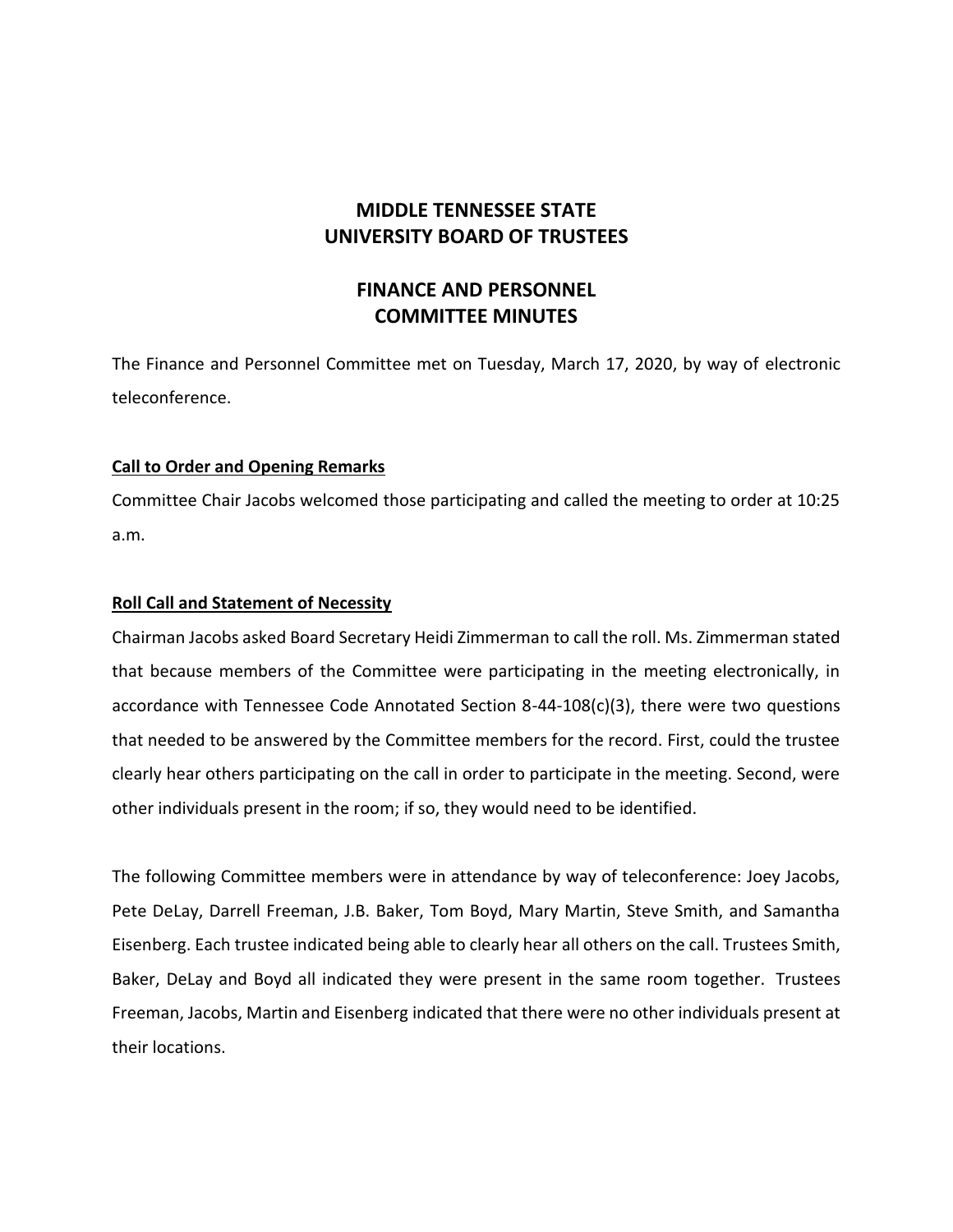Also present on the conference call were Trustee Pam Wright; President Sidney A. McPhee; Alan Thomas, Vice President for Business and Finance; Mark Byrnes, University Provost; Joe Bales, Vice President for University Advancement; Andrew Oppmann, Vice President for Marketing and Communications; Bruce Petryshak, Vice President for Information Technology and Chief Information Officer; Deb Sells, Vice President for Student Affairs and Vice Provost for Enrollment and Academic Success; Brenda Burkhart, Chief Audit Executive; Heidi Zimmerman, University Counsel and Board Secretary; and, Kim Edgar, Assistant to the President and Chief of Staff.

Ms. Zimmerman stated that a quorum was not physically present but that one would exist with inclusion of the Committee members participating electronically. In accordance with T.C.A. § 8- 44-108(b)(2), in order to proceed without a physical quorum, the Committee was required to make a determination that necessity for the meeting existed. Ms. Zimmerman provided the following circumstances for the Committee's consideration to establish the necessity for holding the meeting:

1. The agenda included matters the Committee must consider and vote on in order to make recommendations to the Board of Trustees. These recommendations included matters regarding capital disclosures and the MTSU Airport Master Plan. Additionally, there were informational items that must be shared with the Committee.

2. The Board of Trustees will meet on Tuesday, March 31.

3. It was necessary for the Committee to meet in order to consider these matters prior to the Board's next meeting.

4. Due to concerns related to exposure to the coronavirus, it was determined that the Committee meeting should be held electronically and, thus, there was not a physical quorum without electronic participation of Committee members.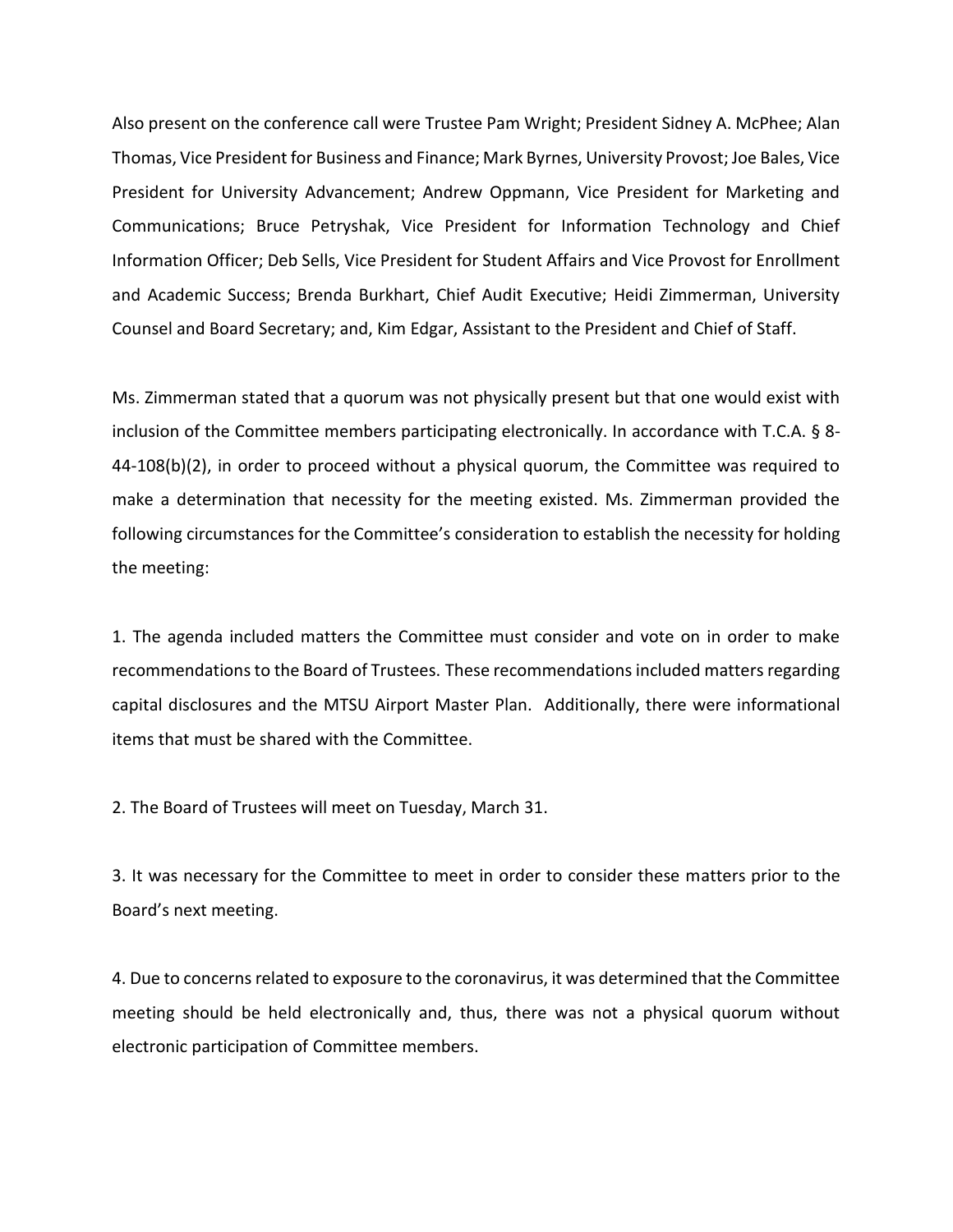Chairman Jacobs requested a motion and second be made concerning the necessity for the meeting. Board Chair Smith made the motion, which was seconded by Trustee DeLay. A roll call vote was taken. The vote was 7 Ayes and no Nays; the motion carried.

#### **Approval of Minutes**

The first agenda item was approval of the minutes of the November 12, 2019, meeting of the Finance and Personnel Committee. A motion was made by Board Chair Smith and seconded by Trustee Baker to approve the minutes. A roll call vote was taken and the motion to approve the minutes of the November 12, 2019 meeting of the Finance and Personnel Committee passed unanimously.

### **Compensation Plan Update – Information**

The next agenda item was an information update provided by Kathy Musselman, Assistant Vice President for Human Resources on the Compensation Plan. Ms. Musselman informed the Committee that effective January 1, 2020, the University implemented 43% of the recommended market adjustments of \$2.6 million, which included benefits. Ms. Musselman thanked the Committee for approving the recommendations made by Dr. McPhee to implement these adjustments. She then directed the Committee to the schedule in the meeting materials that indicated the additional amounts still needed to fund salaries/benefits for faculty and staff based on both the 2014-15 CUPA data and the 2018-19 CUPA data. She stated that full funding of salary adjustments using 2014-15 data, after the salary adjustments in January 2020, would cost approximately \$3.4 million, including benefits, and full implementation of market adjustments for faculty using 2018-19 CUPA data would cost approximately \$8.2 million, including benefits. The salary ranges for both administrative and classified staff would need to be increased by 8.82% to reflect the current market. Full implementation of this increase would cost approximately \$3.9 million for administrative employee salaries and an additional \$2.0 million for classified employee salaries. The total cost of full implementation using 2018-19 data would be approximately \$14 million.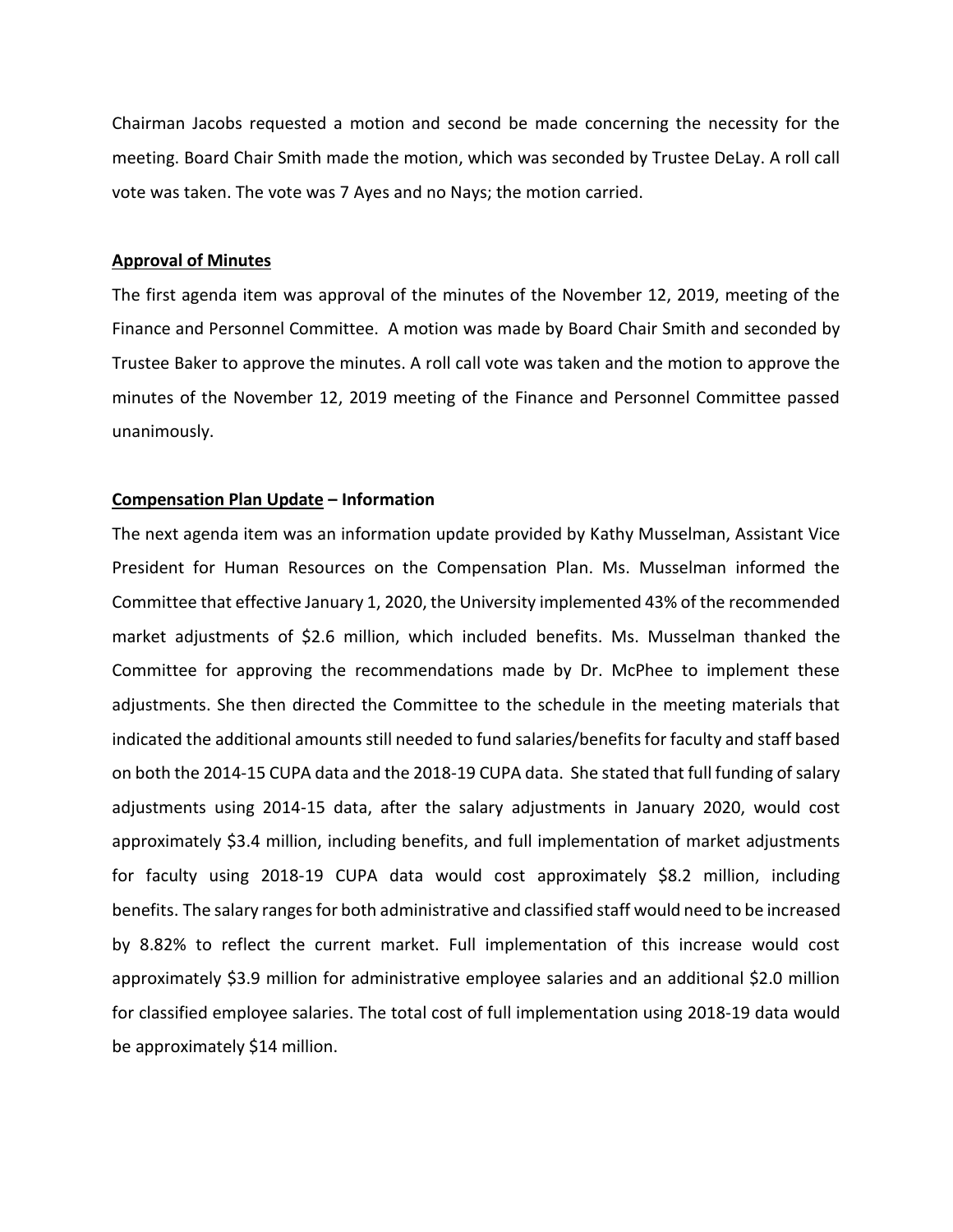Trustee Boyd asked for the source of the information provided in the CUPA data. Ms. Musselman responded that the data was based on survey information obtained from 50 peer institutions located across the country regarding salaries for benchmarked positions. Much discussion ensued concerning the standards used to determine which institutions are comparable peers for the University. Provost Byrnes stated that MTSU has different peer groups for different purposes, and the groups are continuously monitored to ensure meaningful comparisons. Trustee Jacobs thanked Ms. Musselman for the update and requested that a list of the current 50 CUPA peer institutions be provided to the Committee members.

#### **University Property Acquisitions – Information**

The next information item was a presentation from Bill Waits, Assistant Vice President for Campus Planning, concerning University property acquisitions. Mr. Waits provided the Committee with a brief overview of the process required by the State Building Commission (SBC) and the involvement of the State of Tennessee Real Estate Asset Management (STREAM) Division in University property acquisitions. He directed the Committee to documents in the meeting materials containing the MTSU acquisition area map, a listing of properties acquired from 2009- 2019, and a listing of properties approved for acquisition but not owned by the University. He noted that two additional properties are now in process for acquisition since the last Committee meeting – one located at 2727 Middle Tennessee Boulevard and the other located 2201 East Main Street. He stated that approval from the SBC Executive Subcommittee was expected later in the month. Board Chair Smith asked how the property acquisition costs are covered in the University budget. Mr. Thomas responded that MTSU collects an average of \$250,000 annually in rent commissions for property acquired but not currently in use by the University. The rent commissions are held in a property acquisition fund dedicated for use in purchasing additional University property.

### **Capital Disclosures – Action**

The next agenda item concerned approval of two capital projects submitted to amend the FY 2019-20 and FY 2020-21 disclosed project lists in accordance with THEC Policy 4.0.6C. The first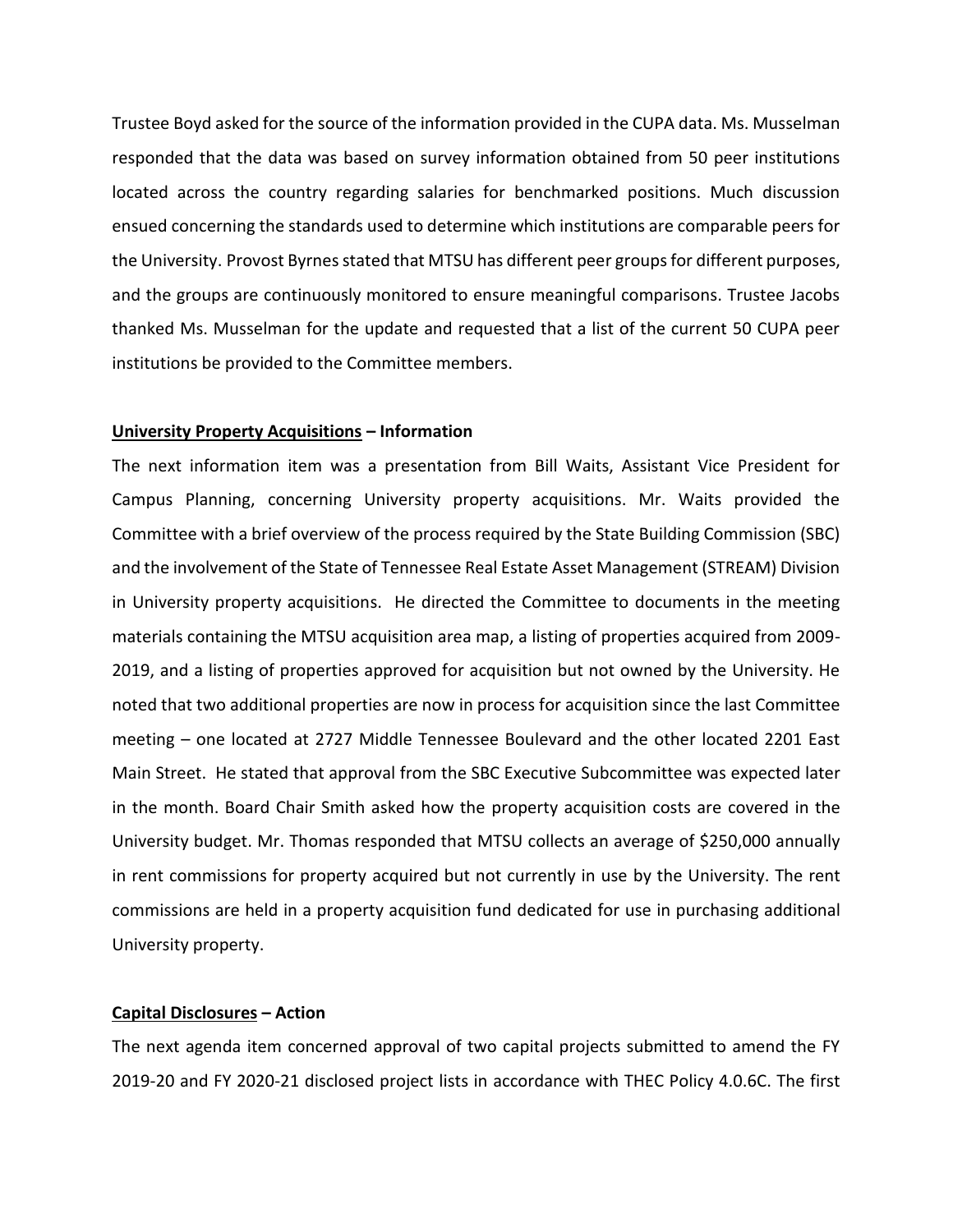project discussed was a \$5 million "Flight School Addition" needed to address the growth of the MTSU Aerospace program. Mr. Waits explained that this project was disclosed as an amendment to the FY 2020-21 capital budget request and was scheduled to take effect on July 1, 2020. The second project presented was a \$6.2 million "Food Services Improvements" project. This project will be undertaken by Aramark Food Services as part of their food services agreement with the University to renovate MTSU dining facilities in the Keathley University Center and McCallie Food Court. Mr. Waits explained that the renovations must start immediately after the end of the spring semester to be completed over the summer, so a decision was made to disclose this project in a quarterly amendment to the FY 2019-20 capital project list. A motion was made by Board Chair Smith to approve the FY 2019-20 and the FY 2020-21 capital project amendments. Trustee Martin seconded the motion. A roll call vote was taken and the motion to approve the FY 2019-20 and the FY 2020-21 capital project amendments passed unanimously.

#### **Airport Master Plan – Action**

The next item presented for approval was the new MTSU Airport Master Plan. Mr. Waits explained that the MTSU Airport Master Plan is a multi-phase plan that includes future improvements to the MTSU Department of Aerospace facilities located at the Murfreesboro Municipal Airport. The goal of the plan is to ensure accommodation for the future growth of the Aerospace program, meet accrediting board recommendations, provide a campus environment for students and faculty, and to ensure that the University's long-range planning is in alignment with the Murfreesboro Municipal Airport's Master Plan.

Improvements include new hangars to support the Maintenance Management and Flight School programs, a new 10,000 square foot Aerospace Instructional Center, additional aircraft apron, and a 90,000 square foot Academic / Lab Building, which would be a capital improvement. These improvements are envisioned around a new quadrangle space to give the MTSU Aerospace facilities a collegiate atmosphere.

Upon Board approval, the MTSU Airport Master Plan will be submitted to the Tennessee Higher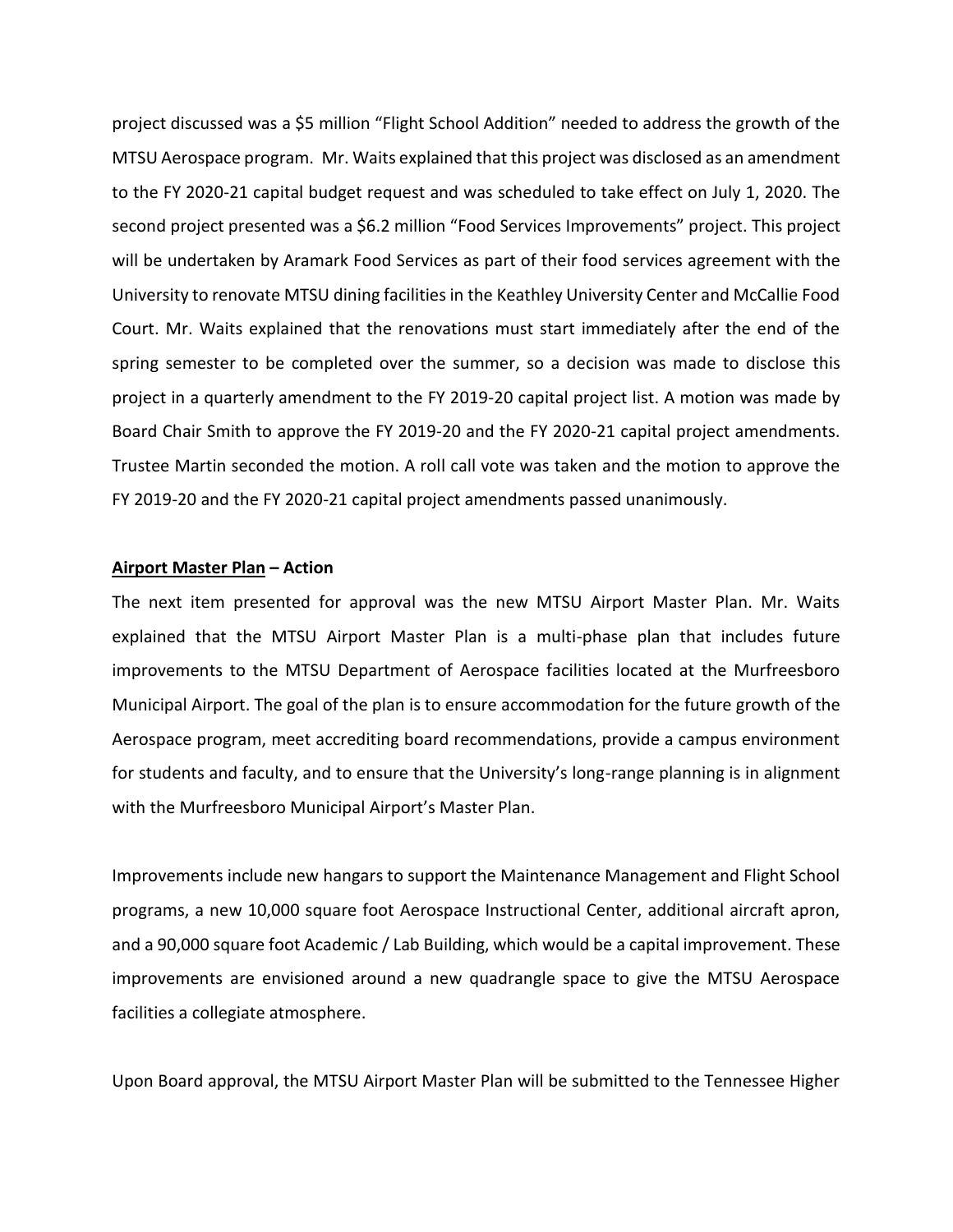Education Commission for review and approval, and subsequently to the State Building Commission for inclusion as an amendment to the University's 2016 Campus Master Plan. Mr. Waits noted that the inclusion of these items in the Campus Master Plan would be required by the Tennessee Higher Education Commission to proceed with the improvements documented in the plan.

Trustee Boyd asked if the University has a long-term lease agreement for the property occupied by MTSU at the Murfreesboro Municipal Airport. Mr. Waits responded that the University is currently under a long-term ground lease with the City of Murfreesboro for the property on which the University-owned structures are located. Mr. Thomas indicated that the current term would be renegotiated for a more extended period when the lease is amended for any additions or improvements.

A motion was made by Board Chair Smith and seconded by Trustee Delay to approve the MTSU Airport Master Plan. A roll call vote was taken and the motion to approve the MTSU Airport Master Plan passed unanimously.

### **2020-21 Governor's Budget – Information**

The next agenda item was an update provided by Mr. Thomas concerning the 2020-21 Governor's Budget. Mr. Thomas directed the Committee to the meeting materials containing THEC's analysis of the Governor's Budget related to higher education, and an email to the campus and Board members summarizing the impact to the University. He noted that the salary pool was 2.5% this year. The Governor's Budget funds approximately 60-63% of that amount, and the University must fund the remaining \$1.6 million from other revenue sources. He informed the Committee that the 88,000 square foot academic facility to house the Applied Engineering programs was not included in the Governor's Budget for funding this year. It ranked No. 7 on the higher education priority list by the Tennessee Higher Education Commission. The Governor's Budget did include maintenance funding for three (3) of MTSU's six (6) recommended capital projects totaling \$7.1 million. The largest maintenance project received \$4.6 million for the replacement of the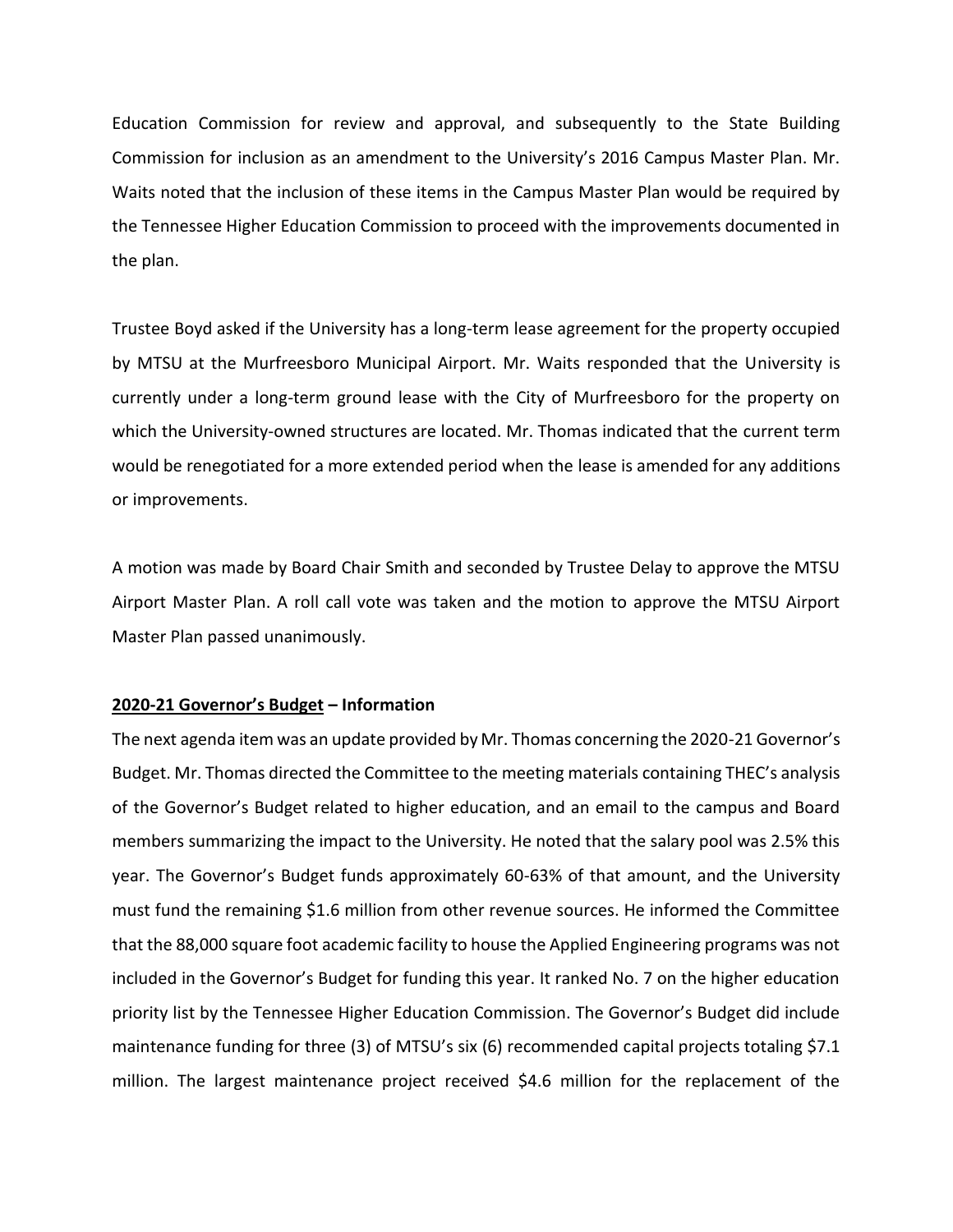windows at Murphy Center. The University also received \$1.2 million to assist with the 3+4 Meharry Medical College partnership and \$2.0 million, in total, was included for campus safety initiatives at all higher education institutions. Mr. Thomas noted that funding for both of these items was non-recurring.

### **Composite Financial Index – Information**

Next, Mr. Thomas presented information concerning the University's annual Composite Financial Index (CFI). He directed the Committee to the meeting materials containing the four (4) ratios that make up the overall CFI. He noted that MTSU's CFI has increased over the last two years from 1.3 to 1.57, mainly in relation to the increased receipt of capital appropriations in 2019 and 2020. He stated that all ratios had experienced an overall increase, except for the Net Operating Revenue. Mr. Thomas explained the decrease in this ratio was mainly attributed to depreciation expense, which is a non-cash item. Compared to the other LGIs, MTSU has the largest depreciation expense due to our building programs. Mr. Thomas ended the presentation with a brief discussion of the guidance provided by the CFI and the National Association of College and University Business Officers (NACUBO) regarding the recommended range and expected level of attainment identified for the LGIs based on factors trending over a five-year period.

### **Federal Funds Report and Plan of Potential Reductions – Information**

The final agenda item was a presentation of the Federal Funds Report and Plan of Potential Reductions submitted for 2019. Mr. Thomas explained that under state legislation passed last year that amended TCA § 9-1-111, reporting is required to identify any federal program that the State would be mandated to administer and fund if the federal government no longer provided funding for that program. He stated that the University does not have any such programs. He noted that MTSU's largest federal program is the Student Financial Aid Title IV Program. Mr. Thomas stated that he anticipates clarification and additional guidance from the State for future reporting once the initial reporting cycle is complete.

### **Closing Remarks**